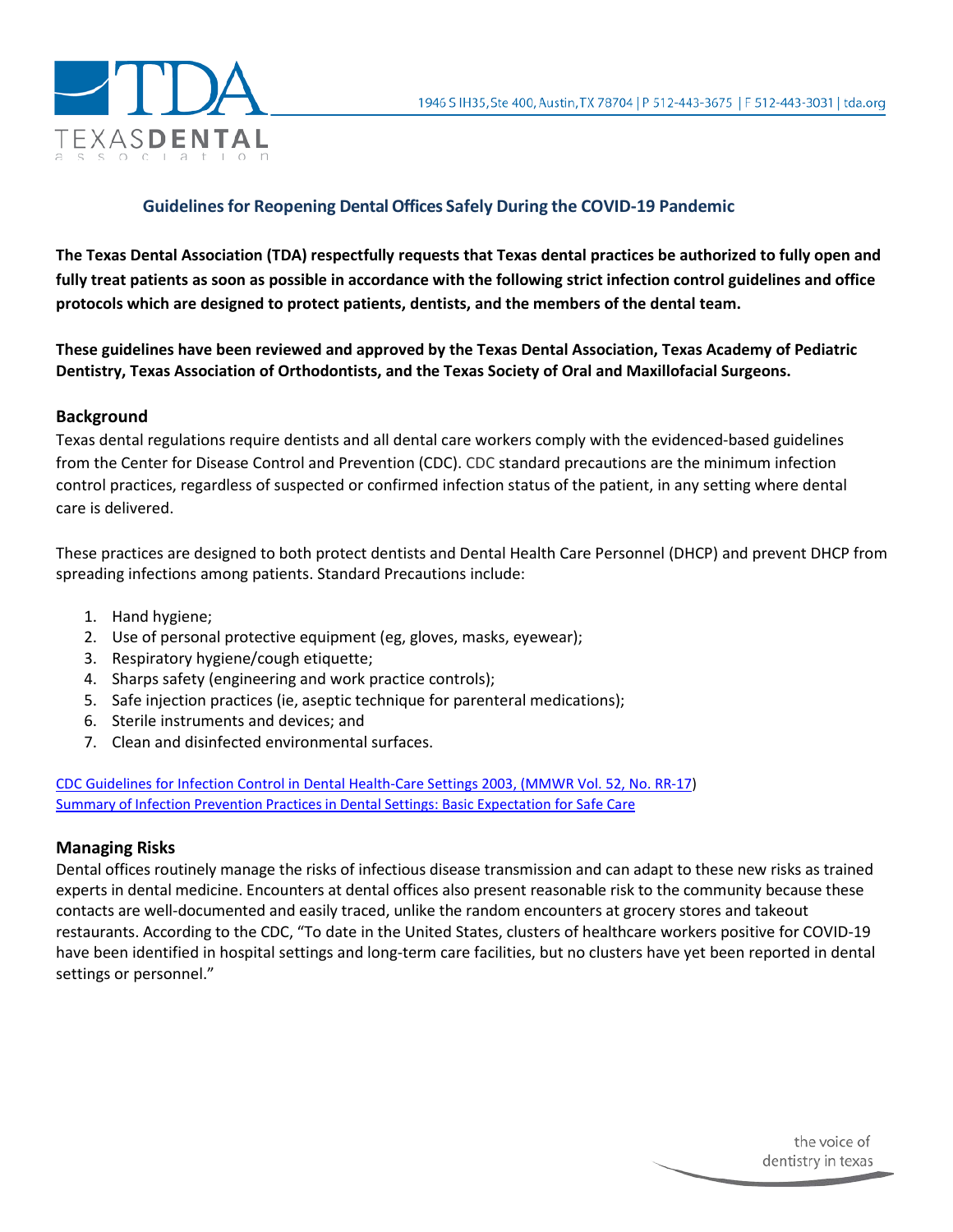

# **Personal Protective Equipment**

Considering that patients who are asymptomatic may still be COVID-19 infectious, **it should be assumed that all patients can transmit disease**.

Use the highest level of Personal Protective Equipment (PPE) available when treating patients to reduce the risk of exposure. Dentists must exercise their independent professional judgment and carefully consider the availability of appropriate PPE to minimize risk of virus transmission.

### **Resources:**

**American Dental Association[: Interim Mask and Face Shield Guidelines](https://success.ada.org/%7E/media/CPS/Files/COVID/ADA_Interim_Mask_and_Face_Shield_Guidelines.pdf?_ga=2.233298526.1514681722.1587401288-1586317503.1587144663) American Dental Association[: Understanding Mask Types](https://success.ada.org/%7E/media/CPS/Files/COVID/ADA_COVID19_UnderstandingMasks.pdf?utm_source=cpsorg&utm_medium=cpsalertbar&utm_content=cv-safety-maskchart&utm_campaign=covid-19)**

## **Dental Health Care Personnel Considerations**

- Dentists will meet with all staff and present the COVID-19 guidelines and instructions.
- Strict adherence to hand hygiene including: Before and after contact with patients; after contact with contaminated surfaces or equipment; and after removing PPE.
- Ensure that the dental health care personnel have received their seasonal flu vaccine.
- Clothing: If possible, isolation gowns. Disposable gowns should be discarded in a dedicated waste container after use. Cloth isolation gowns should be laundered after each use. If scrubs are worn, change out of regular clothes and intro scrubs at the dental office. Change out of scrubs and back into regular clothes before leaving the dental office. Scrubs should be laundered after each use.
- Daily Staff Health Screening: Take staff temperature before workday begins. If below 100.4 degrees, fine. If above 100.4 degrees, staff sent home or referred to a testing center based on answers to the COVID-19 questionnaire.

COVID-19 questionnaire:

- 1. Do you have any of the following respiratory symptoms? Fever, Sore Throat, Cough, Shortness of Breath?
- 2. Have you recently lost your sense of smell or taste?
- 3. Do you have any GI symptoms? Diarrhea? Nausea?
- 4. Even if you don't currently have any of the above symptoms, have you experienced any of these symptoms in the last 14 days?
- 5. Have you been in contact with someone who has tested positive for COVID-19 in the last 14 days?
- 6. Have you traveled outside the United States by air or cruise ship in the past 14 days?
- 7. Have you traveled within the United States by air, bus or train within the past 14 days?
- If DHCP is sick, tests positive for COVID-19, or is caring for an individual that tested positive for COVID-19, the DHCP should not report to work.
- Pregnancy: There is limited data currently available regarding susceptibility of COVID-19 and the severity of infection in pregnant women. Pregnant staff are encouraged to consult with their health care provider. Pregnant staff are encouraged to clean hands often using soap and water or alcohol-based hand sanitizer and clean and disinfect frequently touched surfaces.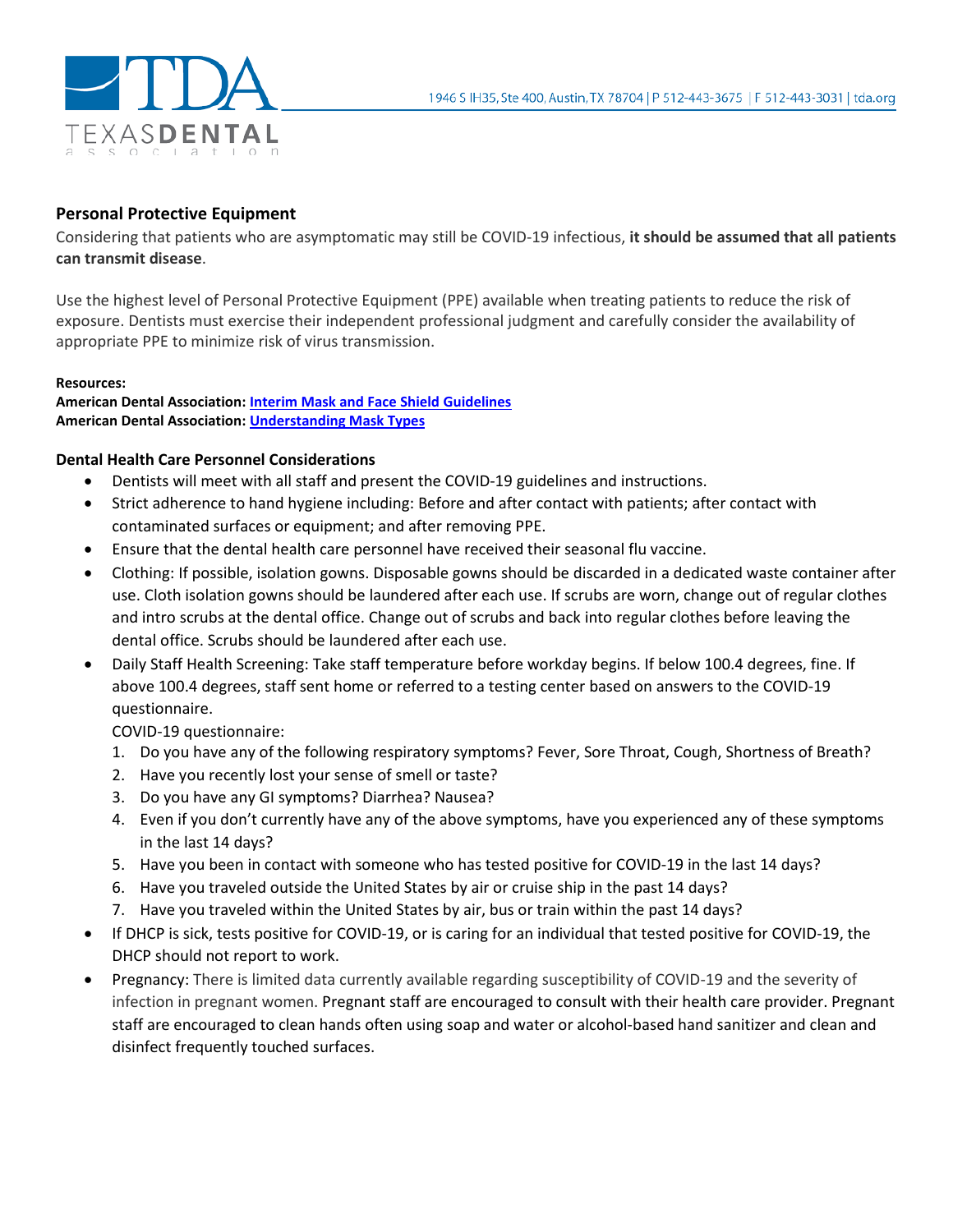

#### **Resources:**

**[ADA: Interim Guidance for Minimizing Risk of COVID-19 Transmission](https://www.ada.org/%7E/media/CPS/Files/COVID/ADA_COVID_Int_Guidance_Treat_Pts.pdf?utm_source=adaorg&utm_medium=covid-resources-lp&utm_content=cv-pm-ebd-interim-response&utm_campaign=covid-19?utm_source=adaorg&utm_medium=adanews&utm_content=cv-pm-ebd-interim-response&utm_campaign=covid-19) [CDC Hand Hygiene in Healthcare Settings](https://www.cdc.gov/handhygiene/providers/index.html) [CDC: Strategies for Optimizing the Supply of Isolation Gowns](https://www.cdc.gov/coronavirus/2019-ncov/hcp/ppe-strategy/isolation-gowns.html) [CDC: Strategies to Optimize the Supply of PPE and Equipment](https://www.cdc.gov/coronavirus/2019-ncov/hcp/ppe-strategy/index.html) [CDC: Steps Healthcare Facilities Can Take Now to Prepare for COVID-19](https://www.cdc.gov/coronavirus/2019-ncov/hcp/steps-to-prepare.html) [CDC: COVID-19 and Pregnancy](https://www.cdc.gov/coronavirus/2019-ncov/need-extra-precautions/pregnancy-breastfeeding.html) [American College of Obstetrics and Gynecologists: Recent Developments](https://www.acog.org/news/news-releases/2020/04/joint-statement-recent-developments-regarding-covid-19-and-pregnant-women) Regarding COVID-19 and Pregnant Women [CDC: Characteristics of Health Care Personnel with COVID-19 —](https://www.cdc.gov/mmwr/volumes/69/wr/mm6915e6.htm?s_cid=mm6915e6_x) United States, February 12–April 9, 2020**

## **Patient Pre-Appointment Screenings and Post-Appointment Follow-Up**

- Screen all patients before scheduling. Advise patients to check their temperature at home. If temperature below 100.4 degrees, fine.
- Administer COVID-19 questionnaire:
	- 1. Have you tested positive for COVID-19?
	- 2. Have you been tested for COVID-19 and are awaiting results?
	- 3. Do you have any of the following respiratory symptoms? Fever, Sore Throat, Cough, Shortness of Breath?
	- 4. Have you recently lost your sense of smell or taste?
	- 5. Do you have any GI symptoms? Diarrhea? Nausea?
	- 6. Even if you don't currently have any of the above symptoms, have you experienced any of these symptoms in the last 14 days?
	- 7. Have you been in contact with someone who has tested positive for COVID-19 in the last 14 days?
	- 8. Have you traveled outside the United States by air or cruise ship in the past 14 days?
	- 9. Have you traveled within the United States by air, bus or train within the past 14 days?
- Positive responses to COVID-19 questionnaire. Refer patient to primary health care provider. Do not schedule patient for dental treatment.
- If patient reports no symptoms, no possible contact with COVID-19 infected person, no suspicious travel, and no fever, schedule patient for dental appointment.
- If possible, schedule appointments apart enough to minimize possible contact with other patients in the waiting room.
- Remind patients to limit the number of companions.
- Depending on office size, patients may need to wait in their personal vehicles or outside the dental office until their appointment.
- Depending on office size, companions may need to wait in their personal vehicles or outside the dental office.
- Trace instructions: Instruct patient to contact office if they experience COVID-19 symptoms within 14 days after dental appointment.

#### **Resources:**

**[ADA: Interim Guidance for Minimizing Risk of COVID-19 Transmission](https://www.ada.org/%7E/media/CPS/Files/COVID/ADA_COVID_Int_Guidance_Treat_Pts.pdf?utm_source=adaorg&utm_medium=covid-resources-lp&utm_content=cv-pm-ebd-interim-response&utm_campaign=covid-19?utm_source=adaorg&utm_medium=adanews&utm_content=cv-pm-ebd-interim-response&utm_campaign=covid-19) [CDC: Interim Infection Prevention and Control Guidance for Dental Settings During the COVID-19 Response](https://www.cdc.gov/coronavirus/2019-ncov/hcp/dental-settings.html?fbclid=IwAR3xNaDAdgt6ra9phmwsw-8ArYvV5OBLZlDe_M4cDeRQmIAnNbqG_AKltOs) [CDC: Interim Clinical Guidance for Management of Patients with Confirmed Coronavirus Disease \(COVID-19\)](https://www.cdc.gov/coronavirus/2019-ncov/hcp/clinical-guidance-management-patients.html#Asymptomatic)**